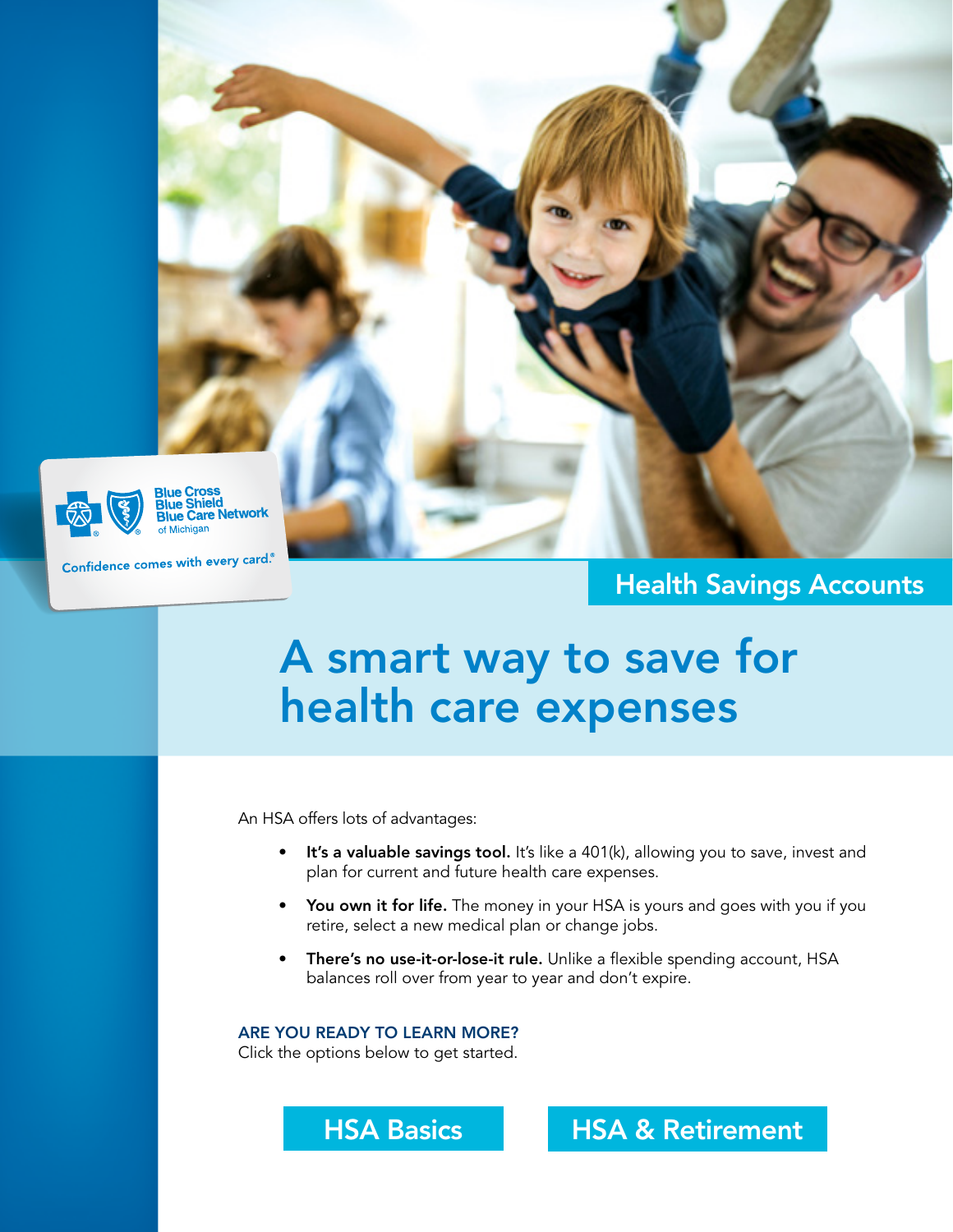#### <span id="page-1-0"></span>HSA BASICS

### 5 important reasons to consider an HSA

## 1

#### YOU CAN USE IT TO PAY FOR HEALTH CARE EXPENSES.

An HSA can help you better manage everyday and unexpected health care expenses. It's a great way to set aside money so it'll be there when you need it. It's not just for medical expenses, either. See your employer or visit *[irs.gov](https://www.irs.gov/publications/p502)*\* for a full list of eligible expenses.

# 2

3

4

5

#### YOU GET COMPREHENSIVE BENEFITS.

Coverage for a health plan coupled with an HSA includes everything from office visits and maternity care to inpatient and outpatient hospital care. And, most in-network preventive services, such as annual exams and screenings, are covered at 100%. This means you won't have any out-of-pocket costs when receiving these services.

#### YOU CAN INVEST YOUR CONTRIBUTIONS.

Once your HSA balance reaches a certain balance, you can choose to invest in a selection of mutual funds to boost your savings.

#### THE HSA OFFERS TAX ADVANTAGES.

An HSA offers a triple-tax advantage. Your contributions, interest earned (on investments) and withdrawals for qualified expenses are all tax-free.

#### YOU PAY LOWER PREMIUMS.

An HSA is coupled with a high-deductible health plan, or HDHP. This type of plan offers lower premiums but a higher deductible than a traditional health plan. That means you'll pay less in premiums from your paycheck but more out of pocket initially when using your benefits until you meet your deductible.

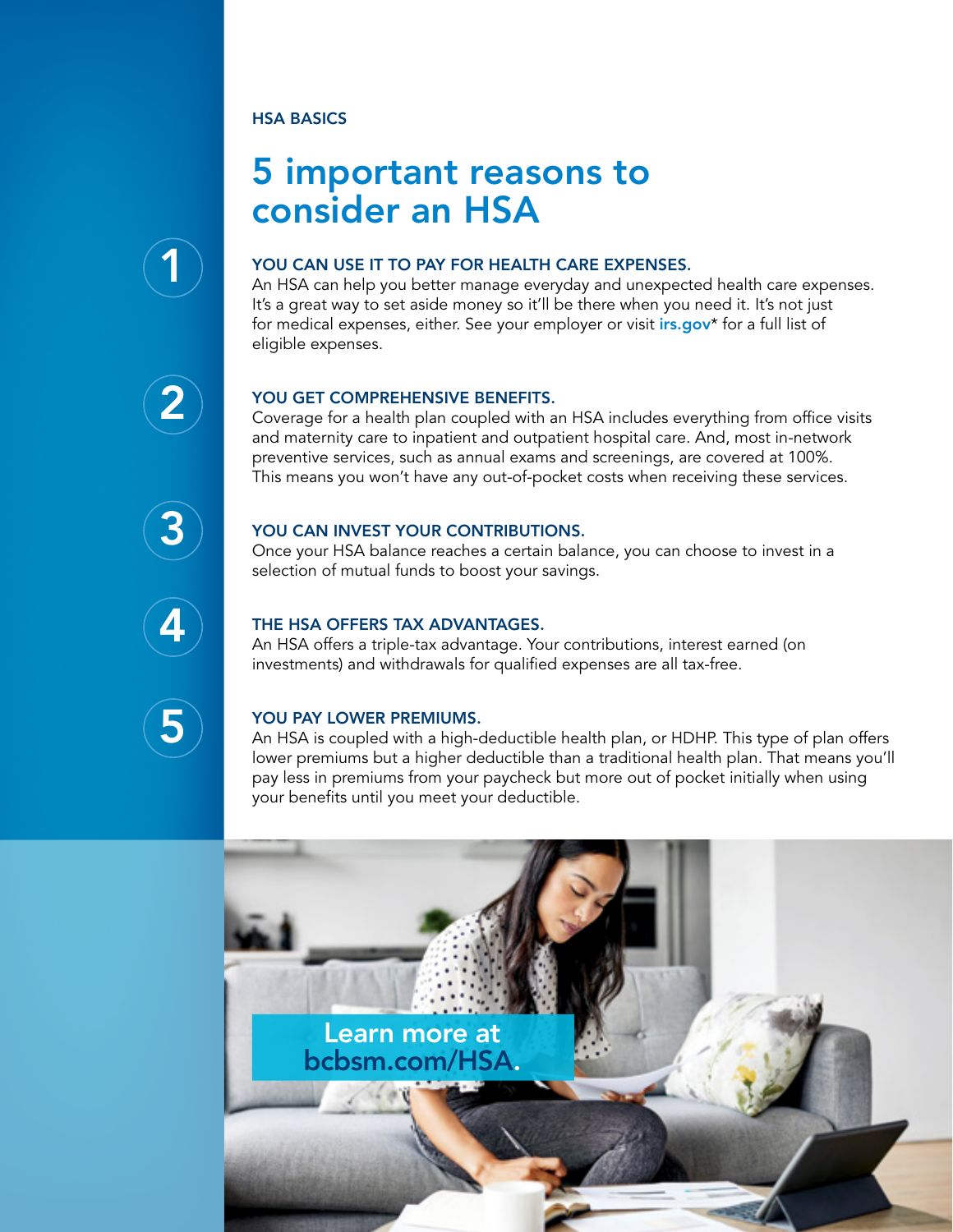#### <span id="page-2-0"></span>HSA & RETIREMENT

### 5 tips to increase your retirement nest egg with an HSA



#### BOOST YOUR CONTRIBUTIONS.

Contribute the maximum amount to your HSA. The IRS adjusts HSA contribution limits each year. Visit *[irs.gov](https://www.irs.gov/publications/p969#en_US_2020_publink1000204046)*<sup>\*</sup> for current contribution limits.

If you're 55 or older, you can make a catch-up contribution of an additional \$1,000 each year until you enroll in Medicare.

# 2

#### BENEFIT FROM THE TAX ADVANTAGE.

Contributions, investment gains and withdrawals for qualified medical expenses are all tax-free.

# 3

#### USE YOUR HSA BEFORE MEDICARE ELIGIBILITY.

If you retire before age 65 and you aren't yet eligible for Medicare, you can use your HSA funds to pay your pre-retiree medical coverage premiums.



#### USE YOUR HSA AFTER MEDICARE ENROLLMENT.

Once you've enrolled in Medicare, you'll no longer be able to make contributions to your HSA. However, you can continue to invest your HSA savings and pay for qualified health care expenses.



#### USE YOUR HSA FOR OTHER EXPENSES.

If you're 65 or older, you're not limited to using the money in your HSA just for health care expenses. However, since you don't pay taxes on contributions, you'll need to pay income taxes on amounts used for non-health-care-related expenses.

\*Blue Cross Blue Shield of Michigan doesn't own or control this website.